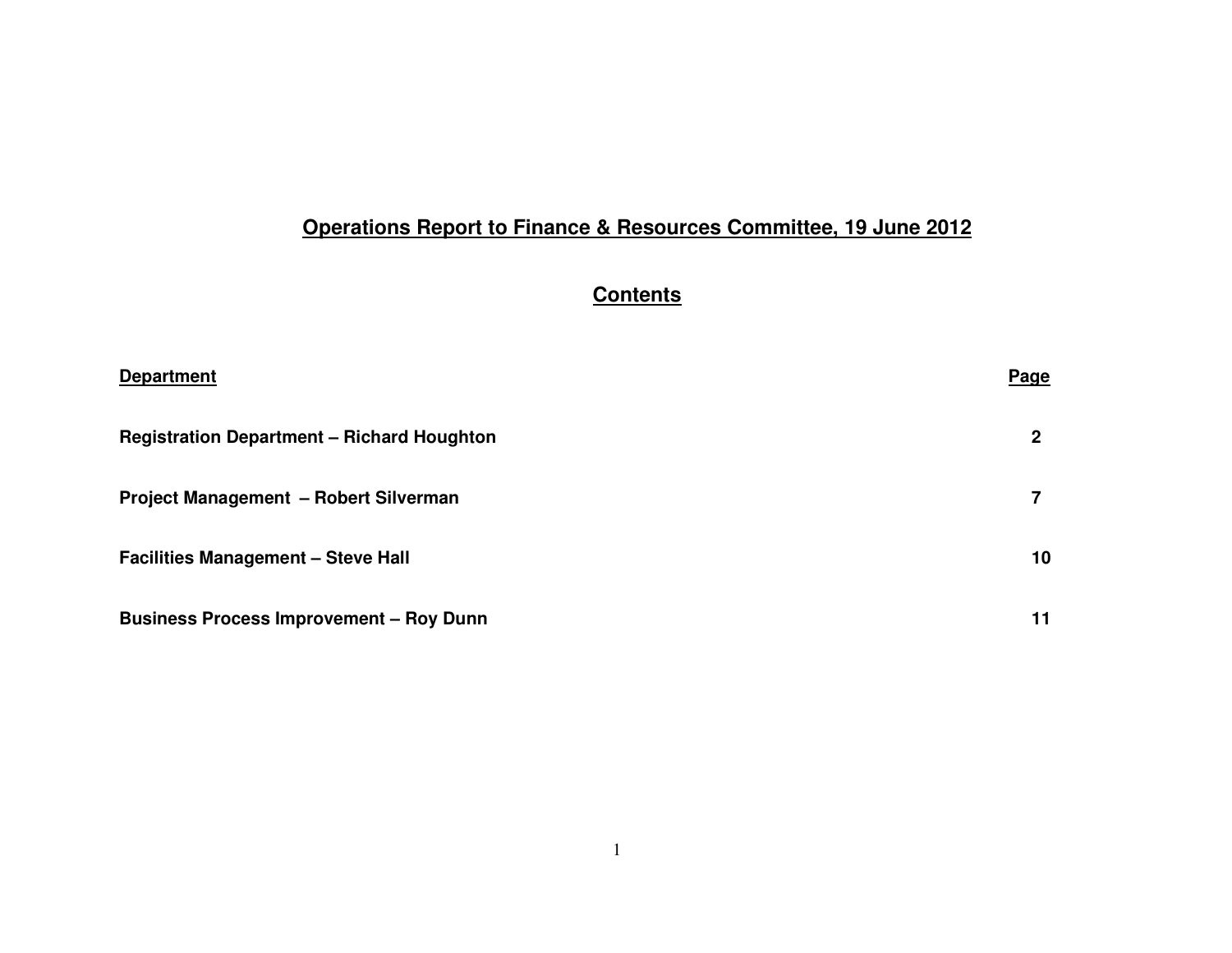## **Summary**

 This paper provides an update from the Registration Department for the period 1 February to 30 April 2012.

## **1) Operational Performance**

## **a) Telephone Calls**

**i) UK Telephone Calls -** During the period from 1 February to 30 April 2012 the team received a total of 33,034 telephone calls which is 3,346 less calls when compared to the same period two years ago. The department answered 95% of all those calls received compared to 93% during the same period two years ago.

**ii) International Telephone Calls -** During the period from 1 February to 30 April 2012 the team received a total of 2,918 telephone calls which is 450 less than the same period last year. The department answered 95% of all those calls received compared to 97% during the same period last year.

## **b) Application Processing**

**i) UK Applications - A total of 1,545 new applications were**  received during this period, which is 69 more than the same period last year. Applications took on average six working days to process which is within our service standard of processing applications within ten working days of receipt.

Applications for readmission took on average six working days to process which is within our service standard of processing applications within ten working days of receipt.

**ii) International Applications -** A total of 896 new international applications were received in this period which is 328 more than the same period last year.

**iii) Grandparenting Applications** – A total of 72 new grandparenting applications were received in this period which is 49 more than the same period last year.

## **c) Emails**

**i) UK Emails -** The team received approximately 140 emails per day and responded to these on average within two days of receipt which is within our service standard of 48 hours.

**ii) International Emails -** The team received approximately 20 emails per day and managed to respond to these on average within two days of receipt which is within our service standard of 48 hours response time.

## **d) Continuing Professional Development (CPD) Audit**

We requested a 2.5% audit sample of CPD profiles from:

- Physiotherapists at the beginning of February 2012;
- Arts therapists at the beginning of March 2012; and
- Dietitians at the beginning of April 2012.

CPD assessment days are being held every two weeks.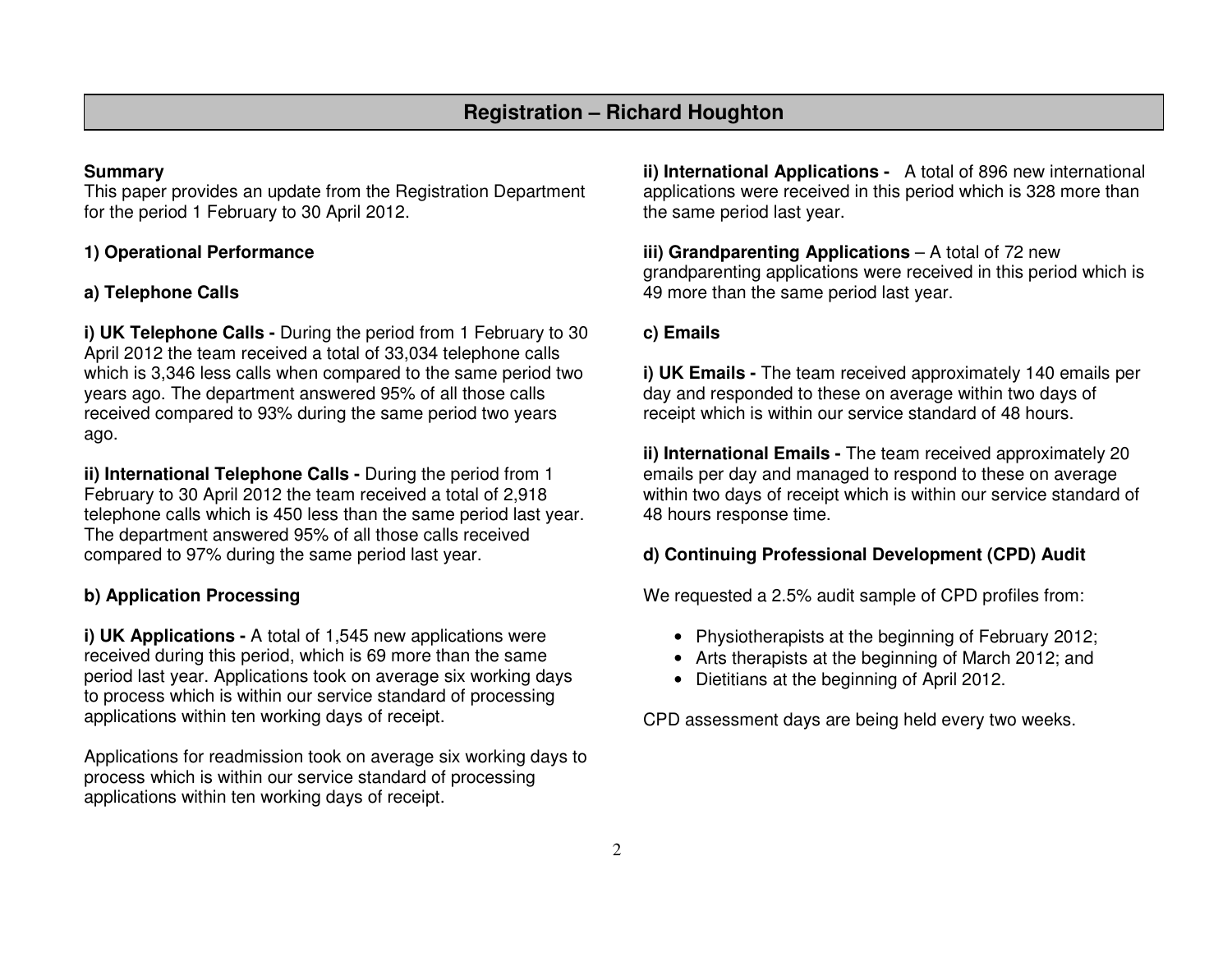## **e) Registration Renewals**

At the start of December 2011 27,712 radiographers were invited to renew their registration. This year a record total of 95.6% successfully renewed their registration for the next two-year cycle, which is an improvement of 0.3% compared to the last renewal period. A total of 19,105 registrants renewed online which represents 69% of those registrants invited to renew.

At the start of February 2012 46,689 physiotherapists were invited to renew their registration. This year a total of 95% successfully renewed their registration for the next two-year cycle, which is a slight decrease of 0.1% compared to the last renewal period. A total of 32,714 registrants renewed online which represents 70% of those registrants invited to renew.

At the start of March 2012 3,127 arts therapists were invited to renew their registration and at the start of April 2012 7,775 dietitians were also invited to renew their registration.

## **2) Resource**

## **a) Employees**

The department is operating within the budgeted headcount.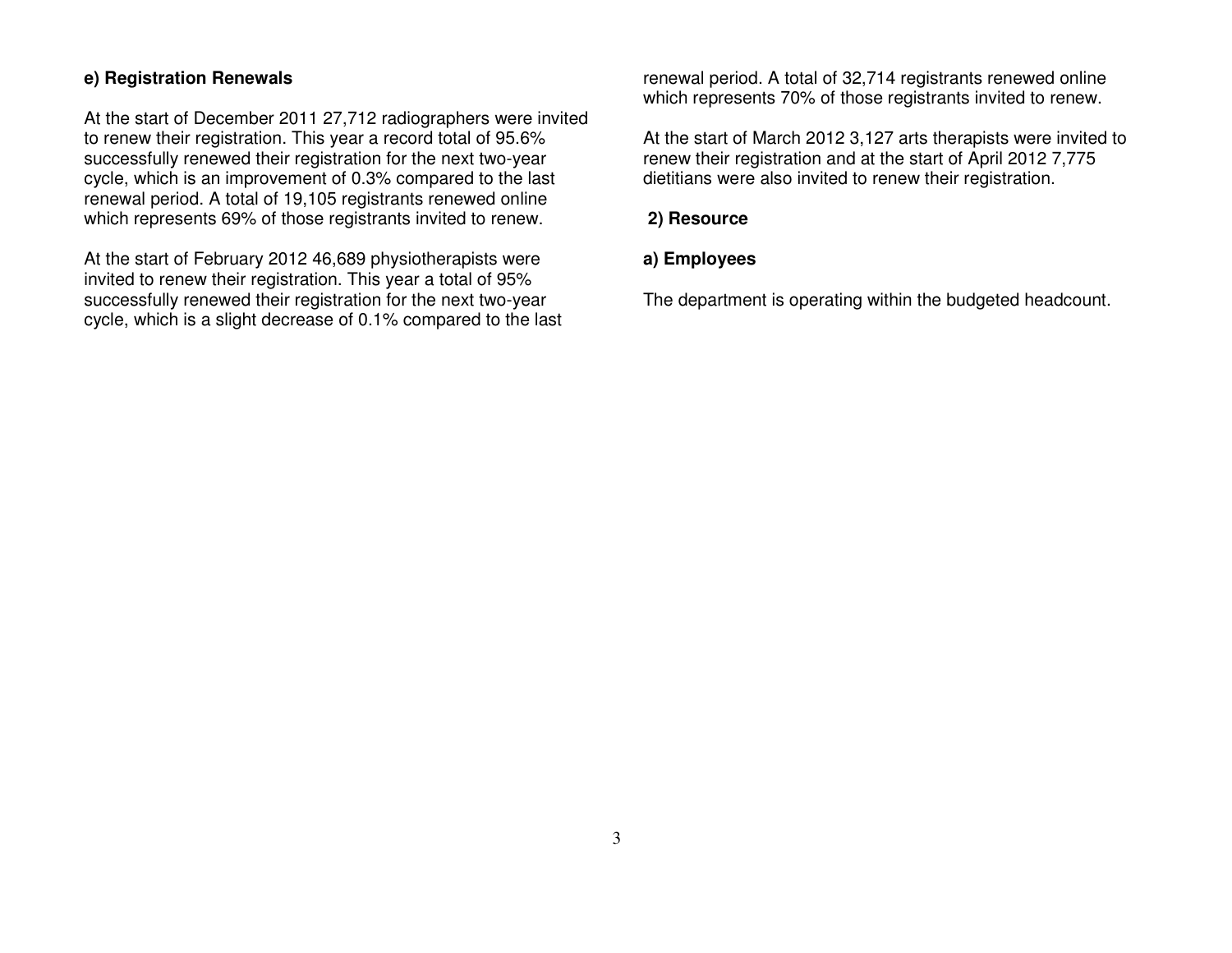| <b>Health Professions Council</b>   |                |                   |                |                                                         |                |                           |                    |                 |                |                 | Renewal Information April 2011 - March 2013        |             |             |                     |                                     |  |  |      |   | <b>Registration Department</b> |                    |                |                       |                |                 |                |             |
|-------------------------------------|----------------|-------------------|----------------|---------------------------------------------------------|----------------|---------------------------|--------------------|-----------------|----------------|-----------------|----------------------------------------------------|-------------|-------------|---------------------|-------------------------------------|--|--|------|---|--------------------------------|--------------------|----------------|-----------------------|----------------|-----------------|----------------|-------------|
| 50,000                              |                |                   |                |                                                         |                |                           |                    |                 |                |                 |                                                    |             |             |                     |                                     |  |  |      |   | $T$ 1,400                      |                    |                | Renewal               |                |                 |                |             |
| 45,000                              |                |                   |                |                                                         |                |                           |                    |                 |                |                 |                                                    |             |             |                     |                                     |  |  |      |   | 1,200                          |                    |                | <b>Final</b>          |                |                 |                |             |
| 40,000                              |                |                   |                |                                                         |                |                           |                    |                 |                |                 |                                                    |             |             |                     |                                     |  |  |      |   |                                |                    |                | Registrants<br>lapsed |                |                 |                |             |
| 35,000                              |                |                   |                |                                                         |                |                           |                    |                 |                |                 |                                                    |             |             |                     |                                     |  |  |      |   | 1,000                          |                    |                |                       |                |                 |                |             |
| Renewal and final notices<br>30,000 |                |                   |                |                                                         |                |                           |                    |                 |                |                 |                                                    |             |             |                     |                                     |  |  |      |   | 800                            | Registrants lapsed |                |                       |                |                 |                |             |
| 25,000                              |                |                   |                |                                                         |                |                           |                    |                 |                |                 |                                                    |             |             |                     |                                     |  |  |      |   | 600                            |                    |                |                       |                |                 |                |             |
| 20,000                              |                |                   |                |                                                         |                |                           |                    |                 |                |                 |                                                    |             |             |                     |                                     |  |  |      |   |                                |                    |                |                       |                |                 |                |             |
| 15,000                              |                |                   |                |                                                         |                |                           |                    |                 |                |                 |                                                    |             |             |                     |                                     |  |  |      |   | 400                            |                    |                |                       |                |                 |                |             |
| 10,000                              |                |                   |                |                                                         |                |                           |                    |                 |                |                 |                                                    |             |             |                     |                                     |  |  |      |   |                                |                    |                |                       |                |                 |                |             |
| 5,000                               |                |                   |                |                                                         |                |                           |                    |                 |                |                 |                                                    |             |             |                     |                                     |  |  |      |   | 200                            |                    |                |                       |                |                 |                |             |
|                                     |                |                   |                |                                                         |                |                           |                    |                 |                |                 |                                                    |             |             |                     |                                     |  |  |      |   |                                |                    |                |                       |                |                 |                |             |
| $0-1$                               |                |                   |                |                                                         |                |                           |                    |                 |                |                 |                                                    |             |             |                     |                                     |  |  |      | ┹ | $\mathbf 0$                    |                    |                |                       |                |                 |                |             |
| <b>Notices</b>                      | 2011           |                   |                |                                                         |                |                           |                    |                 |                | 2012            |                                                    |             |             |                     |                                     |  |  | 2013 |   | 2005/6 2006/7 2007/8 2008/9    |                    |                |                       | 09/10          | $10/11$ $11/12$ |                | 12/13       |
|                                     |                | Apr May Jun       |                | Jul                                                     | Aug            | Sep                       |                    |                 |                | Oct Nov Dec Jan |                                                    |             |             | Feb Mar Apr May Jun | Jul Aug Sep Oct Nov Dec Jan Feb Mar |  |  |      |   | <b>FYE</b>                     | <b>FYE</b>         | <b>FYE</b>     | <b>FYE</b>            | <b>FYE</b>     | <b>FYE</b>      | <b>FYE</b>     | <b>YTD</b>  |
| Renewal                             | $\overline{0}$ |                   |                | 0 17,942 18,769 32,520 46,206                           |                |                           | $\overline{0}$     |                 | $0$ 27,712     |                 | 0 46,689 3,127 7,782                               |             |             |                     |                                     |  |  |      |   | 142,363                        | 27,711             | 153,982        | 29,138                | 176,570        | 48,852          | 192,965        | 7,782       |
| Final                               |                | 0 6,886           | $\overline{0}$ | 5,099                                                   |                | 8,051 25,654 12,642 5,886 |                    |                 | $\overline{0}$ |                 | 0 8,996                                            |             | $0$ 13,872  |                     |                                     |  |  |      |   | 36,261                         | 25,909             | 50,531         | 9,546                 | 28,683         | 21,560          | 73,214         | 13,872      |
| Total                               |                |                   |                |                                                         |                |                           |                    |                 |                |                 |                                                    |             |             |                     |                                     |  |  |      |   |                                |                    |                |                       |                |                 |                |             |
| Renewal on                          |                |                   |                | 0 6,886 17,942 23,868 40,571 71,860 12,642 5,886 27,712 |                |                           |                    |                 |                |                 | 0 55,685 3,127 21,654                              |             |             |                     |                                     |  |  |      |   | 178,624                        |                    | 53,620 204,513 |                       | 38,684 205,253 |                 | 70,412 266,179 | 21,654      |
| paper                               |                | 4,662 2,982 2,669 |                |                                                         | 2,291 4,634    |                           | 9,060 10,447 3,335 |                 |                |                 | 987 5,434 3,095 10,545                             |             | 4,863       |                     |                                     |  |  |      |   |                                |                    |                |                       |                |                 | 60,141         | 4,863       |
| Renewal<br>online                   |                | 1,986 2,661 7,226 |                |                                                         | 6,841 16,493   |                           |                    |                 |                |                 | 17,116 8,024 2,922 6,498 7,681 21,371 9,838 10,656 |             |             |                     |                                     |  |  |      |   |                                |                    |                |                       |                |                 | 108,657        | 10,656      |
| Registrants<br>lapsed               | $\mathbf{0}$   | $\overline{0}$    | 865            | $\overline{0}$                                          | $\overline{0}$ | 395                       |                    | 910 1,106 1,126 |                | $\overline{0}$  |                                                    | $0 - 1,230$ | $\mathbf 0$ |                     |                                     |  |  |      |   | 9,448                          | 5,388              | 8,885          | 5,550                 | 6,259          | 3,711           | 5,632          | $\mathsf 0$ |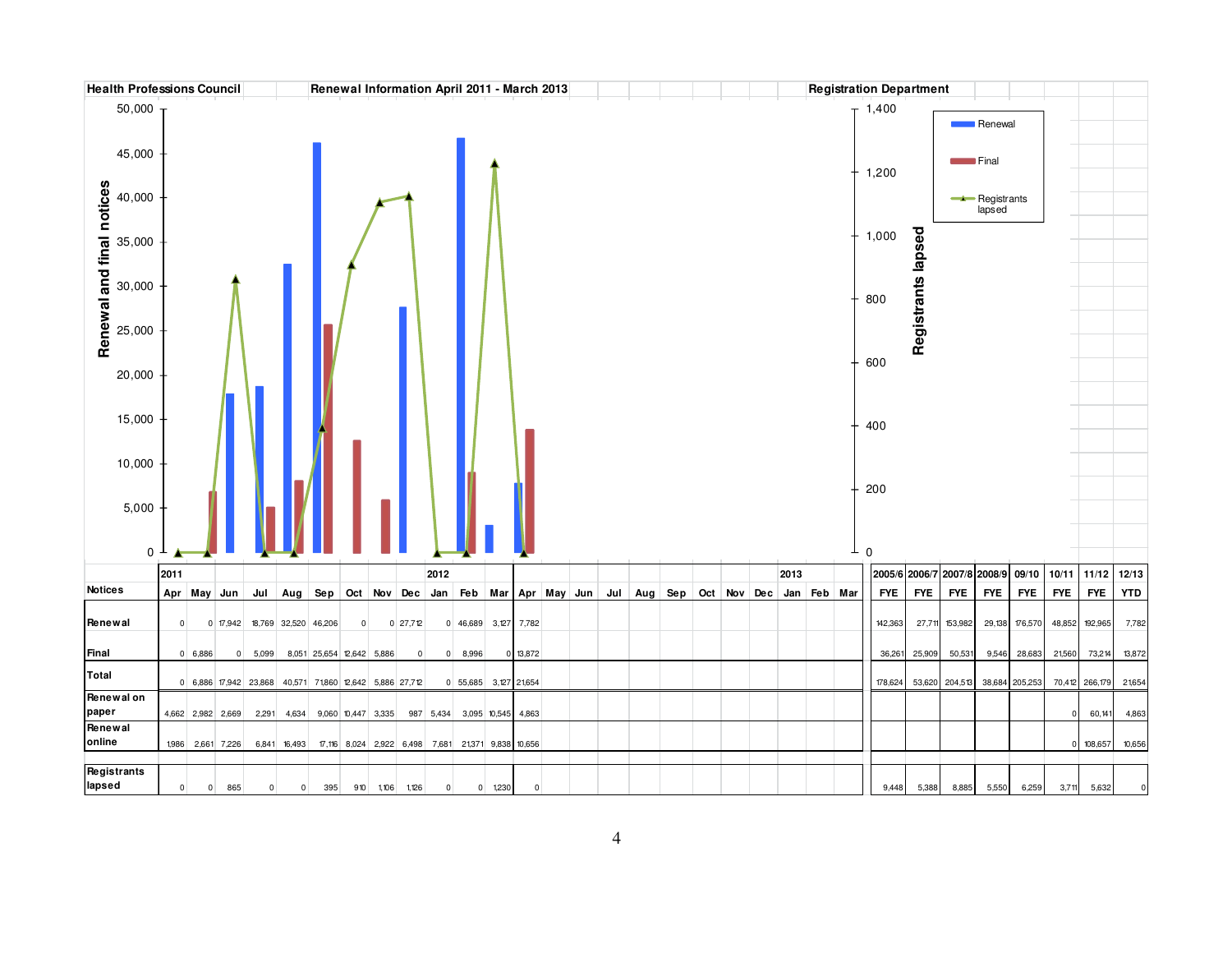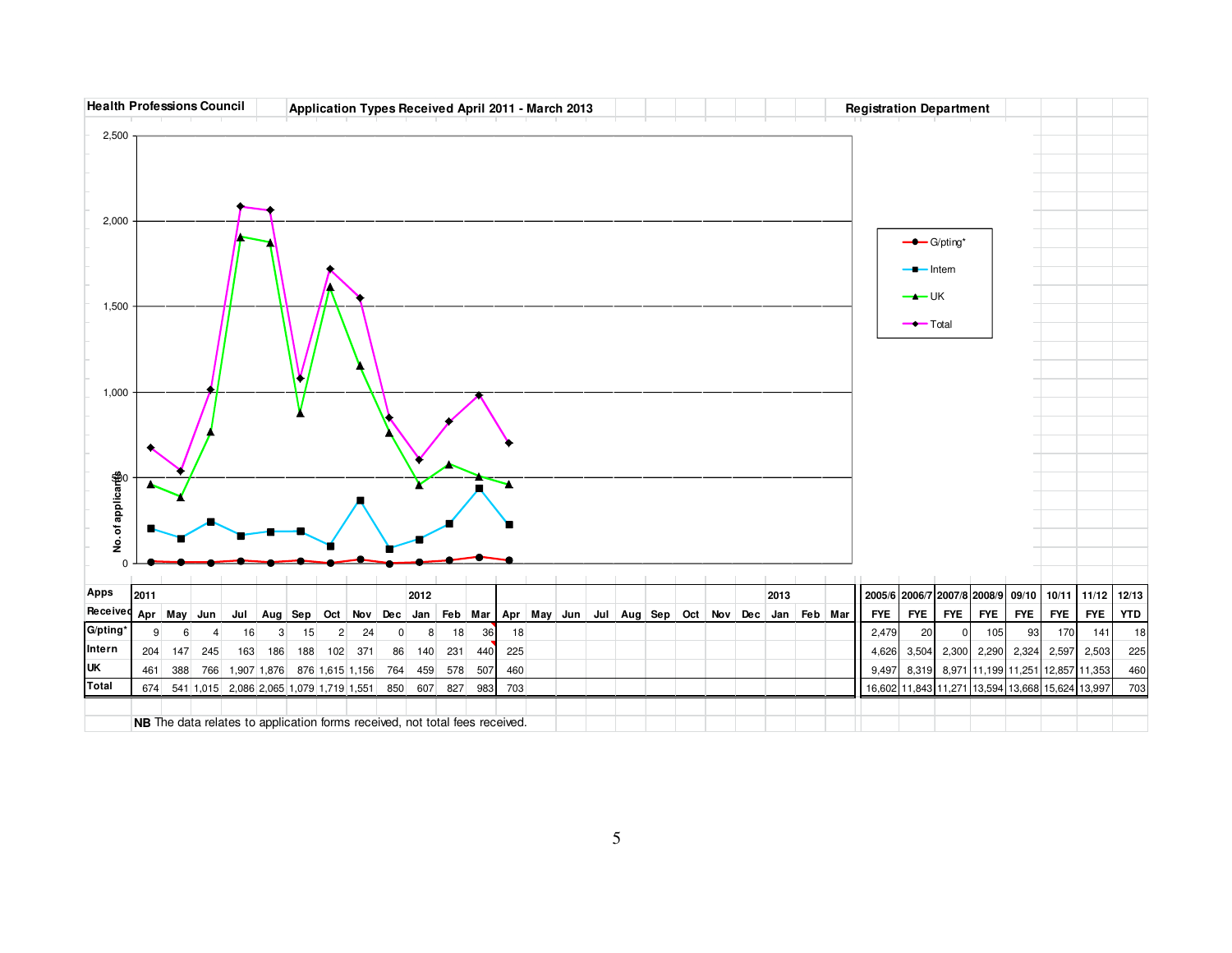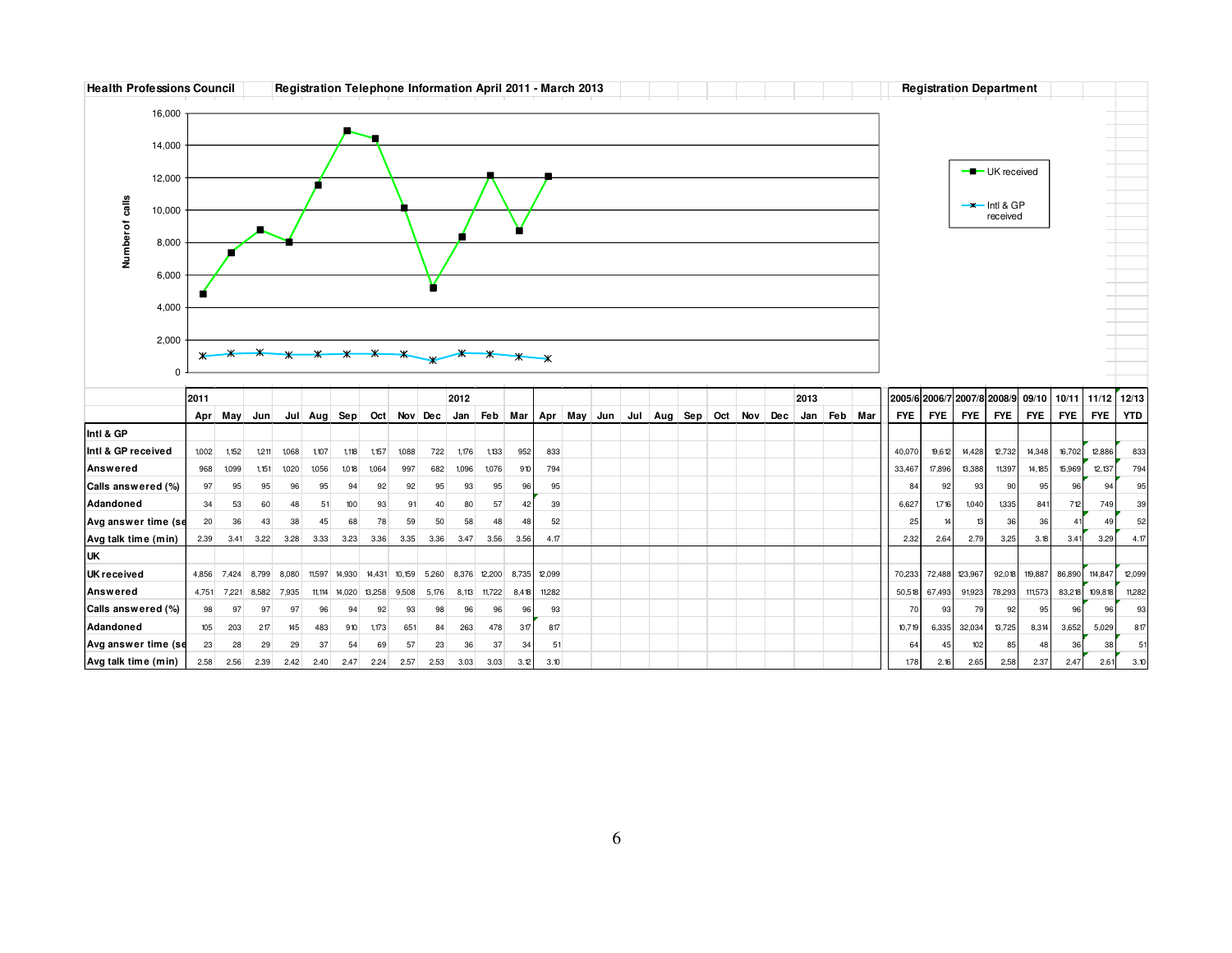# **Major Projects – Robert Silverman**

## **HPC Major Projects 2012/13 Scorecard**

| No.                            | <b>Project Name</b>                     | <b>Project Description</b>                                 | Project<br><b>Sponsor</b> | <b>Project Lead</b>   | Project<br><b>End Date</b> | <b>Commentary</b>                                                                                 | <b>Previous</b><br><b>Status</b> | <b>Status</b> |
|--------------------------------|-----------------------------------------|------------------------------------------------------------|---------------------------|-----------------------|----------------------------|---------------------------------------------------------------------------------------------------|----------------------------------|---------------|
| MP36                           | FTP case                                | Implementation of a single case                            | Marc Seale                | Kelly Johnson         | Sep 2011                   | System went live on Monday 2 <sup>nd</sup> April                                                  |                                  |               |
| management<br>system Phase 2 - |                                         | management system for the FTP<br>department                |                           |                       | Jan 2012                   | • Migration clean-up work is completed                                                            |                                  |               |
|                                | <b>Build</b>                            |                                                            |                           |                       | April 2012                 | • Lessons learned meetings have been held                                                         | G                                | Closed        |
|                                |                                         |                                                            |                           |                       |                            | • End Project Report to presented at May EMT<br>monthly meeting.                                  |                                  |               |
| MP52                           | On Boarding of<br>Social Workers (NP    | Transferral of regulatory function<br>from GSCC to HPC.    | Marc Seale                | Greg Ross-<br>Sampson | Nov 2011<br>Apr 2012       | ■ FTP case review work of GSCC cases<br>continues                                                 |                                  |               |
|                                | 5.0)                                    |                                                            |                           |                       | <b>Jul 2012</b>            | ■ Net Regulate UAT 1 <sup>st</sup> round testing complete<br>and deployed to live                 | G                                |               |
|                                |                                         |                                                            |                           |                       | Sept 2012                  | • Work around the transfer order is ongoing                                                       |                                  |               |
|                                |                                         |                                                            |                           |                       |                            | Partner recruitment is complete                                                                   |                                  |               |
|                                |                                         |                                                            |                           |                       |                            | Standards publication being finalised in time<br>for June mailings.                               |                                  |               |
|                                |                                         |                                                            |                           |                       |                            | • New registration forms have been signed off<br>by Council                                       |                                  |               |
|                                |                                         |                                                            |                           |                       |                            | Final Data transfer plans being finalised                                                         |                                  |               |
|                                |                                         |                                                            |                           |                       |                            | Student registration decisions to be made by<br>Council in June. Operational planning<br>underway |                                  |               |
|                                |                                         |                                                            |                           |                       |                            | • NetRegulate phase 2 (including Direct Debit<br>migration) testing is underway                   |                                  |               |
| <b>MP54</b>                    | New Organisation's<br>Name - Health and | Change of name from HPC to<br>HCPC as stipulated in Health | Jacqueline<br>Ladds       | Jonathan<br>Jones     | Dec 2012                   | Kick off meetings with the project team have<br>been held and meetings are ongoing                | G                                |               |
|                                | <b>Care Professions</b><br>Council      | and Social Care Bill                                       |                           |                       |                            | • New corporate logo and registrant logo have<br>been agreed                                      |                                  |               |
|                                |                                         |                                                            |                           |                       |                            | " First changes to assets commenced in April<br>and are ongoing                                   |                                  |               |
|                                |                                         |                                                            |                           |                       |                            | • Lan2Lan to commence Lotus Notes changes                                                         |                                  |               |
|                                |                                         |                                                            |                           |                       |                            | • IT impacted changes have been prioritised                                                       |                                  |               |

7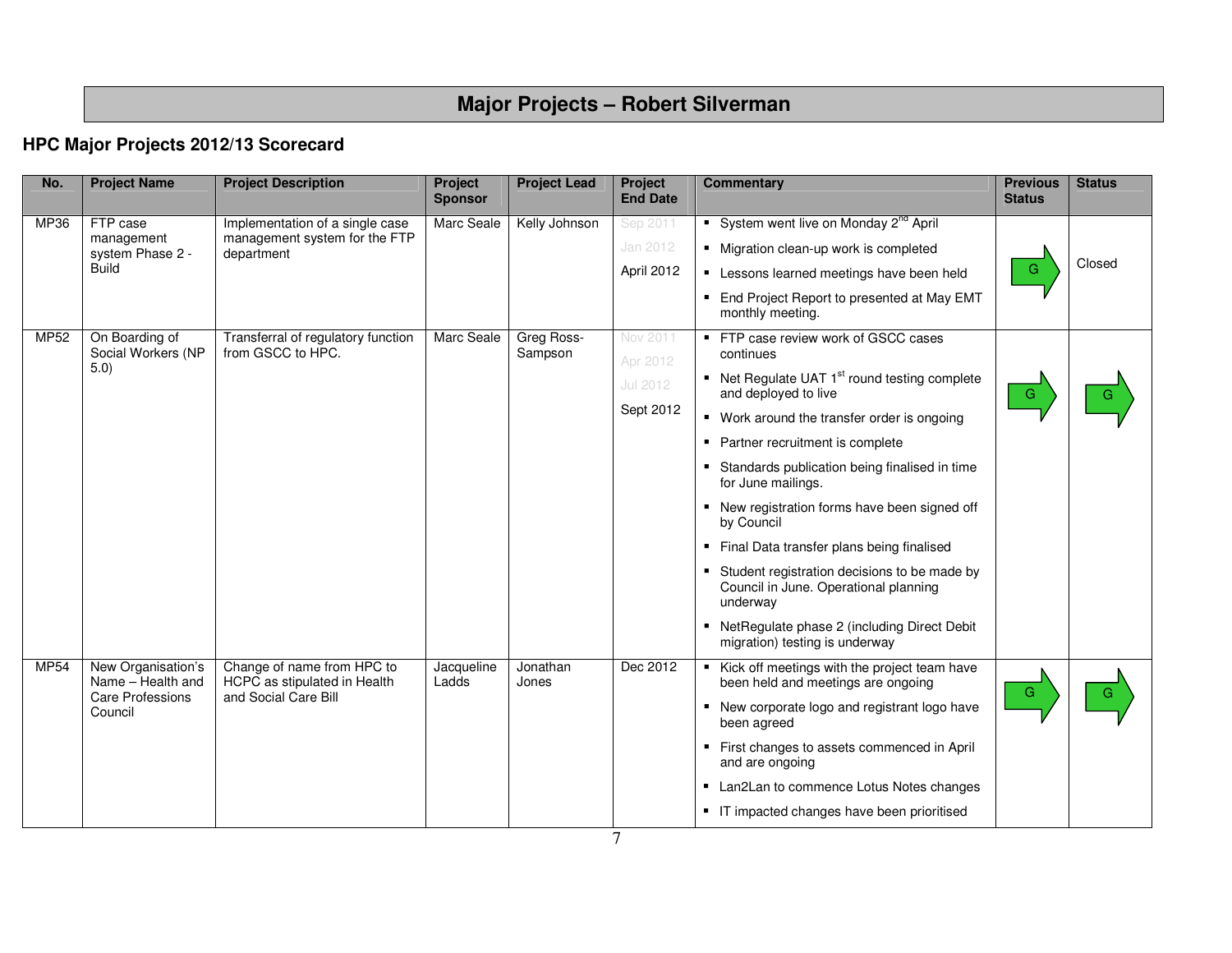|             |                                                                  |                                                                                                                                                                                                          |                             |                           |                       | • Lan2Lan commenced Lotus Notes changes<br>" Testing for NetRegulate & Online Renewals<br>have commenced                                                                                                                                                                                                                                                                                                                                                                                                                                                                                                                                          |             |
|-------------|------------------------------------------------------------------|----------------------------------------------------------------------------------------------------------------------------------------------------------------------------------------------------------|-----------------------------|---------------------------|-----------------------|---------------------------------------------------------------------------------------------------------------------------------------------------------------------------------------------------------------------------------------------------------------------------------------------------------------------------------------------------------------------------------------------------------------------------------------------------------------------------------------------------------------------------------------------------------------------------------------------------------------------------------------------------|-------------|
| MP46        | <b>Education systems</b><br>and process review<br>(Phase 1)      | Review of all education<br>department systems and<br>processes                                                                                                                                           | Abigail<br>Gorringe         | <b>Brendon</b><br>Edmonds | May 2012<br>Sept 2012 | To ensure the quality of the review of the<br>systems and processes, additional time has<br>been allocated to the project. The project will<br>now close in September 2012. This<br>extension takes into consideration the impact<br>of opening the Register for social workers.<br>• Requirements document and planning for<br>tendering completed<br>■ Request for proposal sent to shortlisted<br>suppliers and tendering meetings scheduled<br>• Only 2 tenders received out of 7 invites.<br>■ Review of options to occur imminently<br>regarding re-tendering due to limited<br>response and may result in approx. 1 month<br>project delay | G           |
| <b>MP56</b> | <b>Information Security</b><br>Management<br>system              | Implementing ISO 27001<br>information security standard<br>across the organisation                                                                                                                       | Greg<br>Ross-<br>Sampson    | <b>Roy Dunn</b>           | Oct 2012              | • Meetings with the project team have<br>commenced and are ongoing                                                                                                                                                                                                                                                                                                                                                                                                                                                                                                                                                                                | G<br>G.     |
| <b>MP57</b> | Net Regulate<br>changes 2011/12<br>Part 1                        | Implementation of the following<br>Net Regulate changes:<br>1) Automatic refund process for<br>deregistered registrants<br>2) Automation of the Registrant<br>balance report<br>3) Security enhancements | <b>Tim Moore</b>            | Charlotte<br>Milner       | Oct 2012              | • Registrant balance report deployed to live in<br>April<br>■ Testing for Automated refund process<br>commenced<br>Security enhancements development ongoing<br>Final deployment schedule for end July and<br>project close out for August                                                                                                                                                                                                                                                                                                                                                                                                        |             |
| <b>MP58</b> | Online renewals<br>form request                                  | Net Regulate and Internet<br>change to allow registrants to<br>request a renewal form from hpc-<br>uk.org                                                                                                | <b>Greg Ross</b><br>Sampson | Richard<br>Houghton       | April 2012            | • Deployed to live in April.<br>$\blacksquare$ Use of the system will commenced 1 <sup>st</sup> May<br>Lessons learned meeting has been held<br>■ End Project Report presented at May EMT<br>monthly meeting.                                                                                                                                                                                                                                                                                                                                                                                                                                     | G<br>Closed |
| <b>MP61</b> | 33 Stannary Street<br>Phase 2 and<br><b>Evangelical Alliance</b> | Fit- out of additional units in<br>Stannary Street and of a number<br>of rooms in the Evangelical<br>Alliance                                                                                            | Greg<br>Ross-<br>Sampson    | <b>Steve Hall</b>         | <b>TBD</b>            | • Project initiation approved at the May monthly<br>EMT.<br>• Project is on schedule                                                                                                                                                                                                                                                                                                                                                                                                                                                                                                                                                              | N/A<br>G    |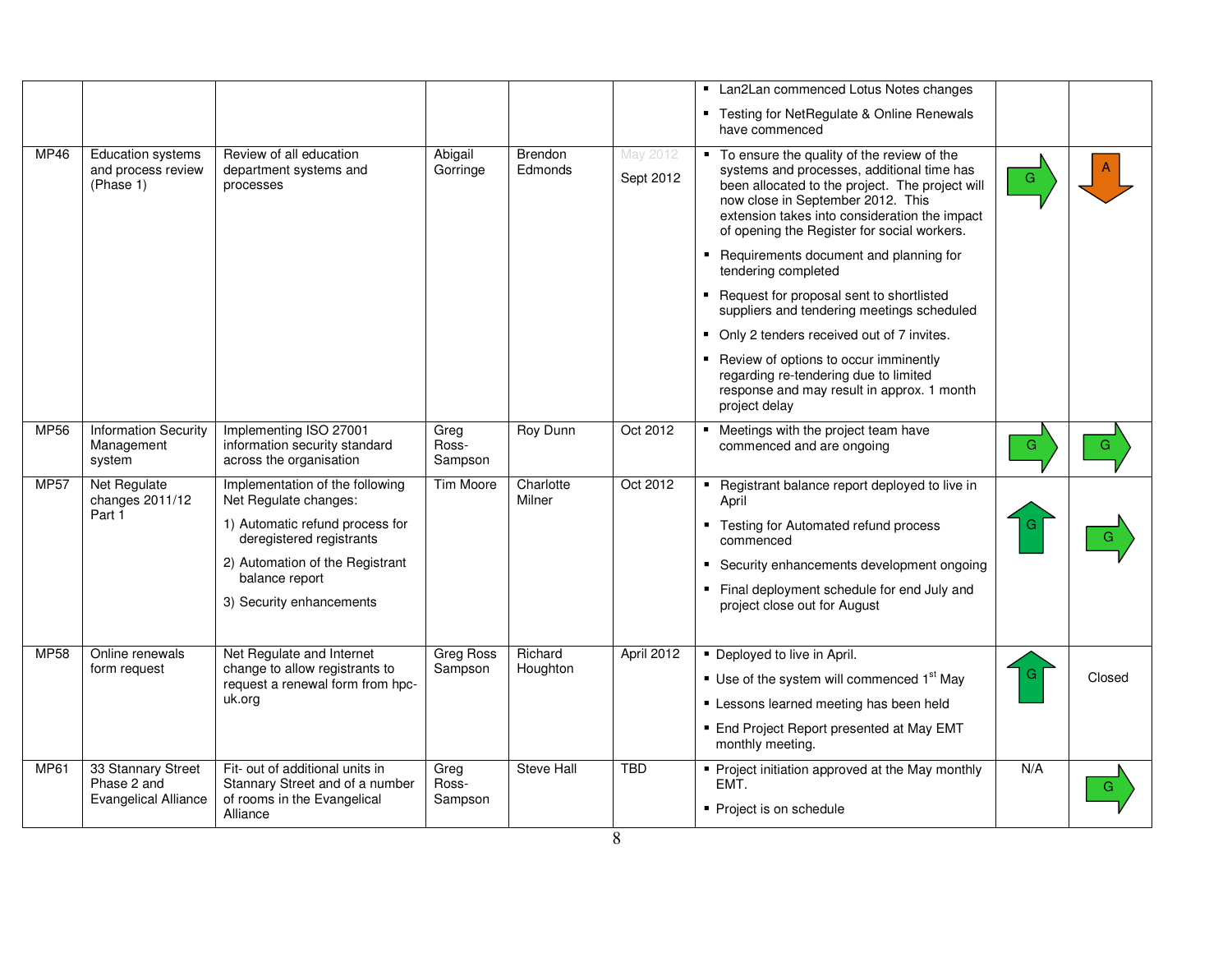|             |                                                           |                                                                                                                                                                                                                                                                                                                                                                                     |                          |                           |            | Cables laid, door control & alarm installed,<br>technology infrastructure received and<br>decorating in progress. |     |            |
|-------------|-----------------------------------------------------------|-------------------------------------------------------------------------------------------------------------------------------------------------------------------------------------------------------------------------------------------------------------------------------------------------------------------------------------------------------------------------------------|--------------------------|---------------------------|------------|-------------------------------------------------------------------------------------------------------------------|-----|------------|
| MP59        | Herbal practitioners                                      |                                                                                                                                                                                                                                                                                                                                                                                     | Marc Seale               | Michael<br>Guthrie        | <b>TBD</b> | $\blacksquare$                                                                                                    | N/A | In concept |
| <b>MP60</b> | Student<br>Registration                                   |                                                                                                                                                                                                                                                                                                                                                                                     | Marc Seale               | Michael<br>Guthrie        | <b>TBD</b> | $\blacksquare$                                                                                                    | N/A | In concept |
| MP62        | Education systems<br>and process review<br>Phase 2        | Implementation of<br>recommendations from Phase 1                                                                                                                                                                                                                                                                                                                                   | Abigail<br>Gorringe      | <b>Brendon</b><br>Edmonds | <b>TBD</b> | $\blacksquare$                                                                                                    | N/A | In concept |
| MP63        | <b>HR &amp; Partners</b><br>systems and<br>process review |                                                                                                                                                                                                                                                                                                                                                                                     | Marc Seale               | Teresa<br>Haskins         | <b>TBD</b> | $\blacksquare$                                                                                                    | N/A | In concept |
| MP64        | Automated re-<br>admissions                               | Technology and process<br>changes to allow readmissions<br>forms to be processed through<br><b>DocXP</b>                                                                                                                                                                                                                                                                            | Greg<br>Ross-<br>Sampson | Richard<br>Houghton       | <b>TBD</b> | Project planned to obtain initiation approval at<br>June monthly EMT                                              | N/A | In concept |
| MP65        | Web deployments                                           |                                                                                                                                                                                                                                                                                                                                                                                     | Jacqueline<br>Ladds      | <b>Tony Glazier</b>       | <b>TBD</b> | $\blacksquare$                                                                                                    | N/A | In concept |
| <b>MP66</b> | FTP changes 2012-<br>13                                   |                                                                                                                                                                                                                                                                                                                                                                                     | Kelly<br>Johnson         | <b>Brian James</b>        | <b>TBD</b> | $\blacksquare$                                                                                                    | N/A | In concept |
| <b>MP67</b> | Net Reg changes<br>2012-13                                | Implementation of the following<br>Net Regulate changes:<br>Annotation of the Register<br>1)<br>Net Regulate Platform<br>2)<br>Refresh Phase 2 testing<br>Authentication code<br>3)<br>rationalisation<br>Increased E&D<br>4)<br>Automatic review of de-<br>5)<br>registered balances<br><b>Financial transactions</b><br>6)<br>reporting<br>Processing payments<br>7)<br>amendment | <b>TBD</b>               |                           | <b>TBD</b> | $\blacksquare$                                                                                                    | N/A | In concept |

Key:

Green (G) – Project is due to meet deadline<br>
Amber (A) – Indications are that it is probable that project will miss deadline<br>
Red (R) – Project has missed deadline<br>
9 Amber  $(A)$  – Indications are that it is probable that project will miss deadline

| Green (G) – Project is due to meet deadline                                       |  | Status of project has improved since last reporting cycle |
|-----------------------------------------------------------------------------------|--|-----------------------------------------------------------|
| Amber $(A)$ – Indications are that it is probable that project will miss deadline |  | Status of project is static since last reporting cycle    |
| $Red(R)$ – Project has missed deadline                                            |  | Status of project has declined since last reporting cycle |
|                                                                                   |  |                                                           |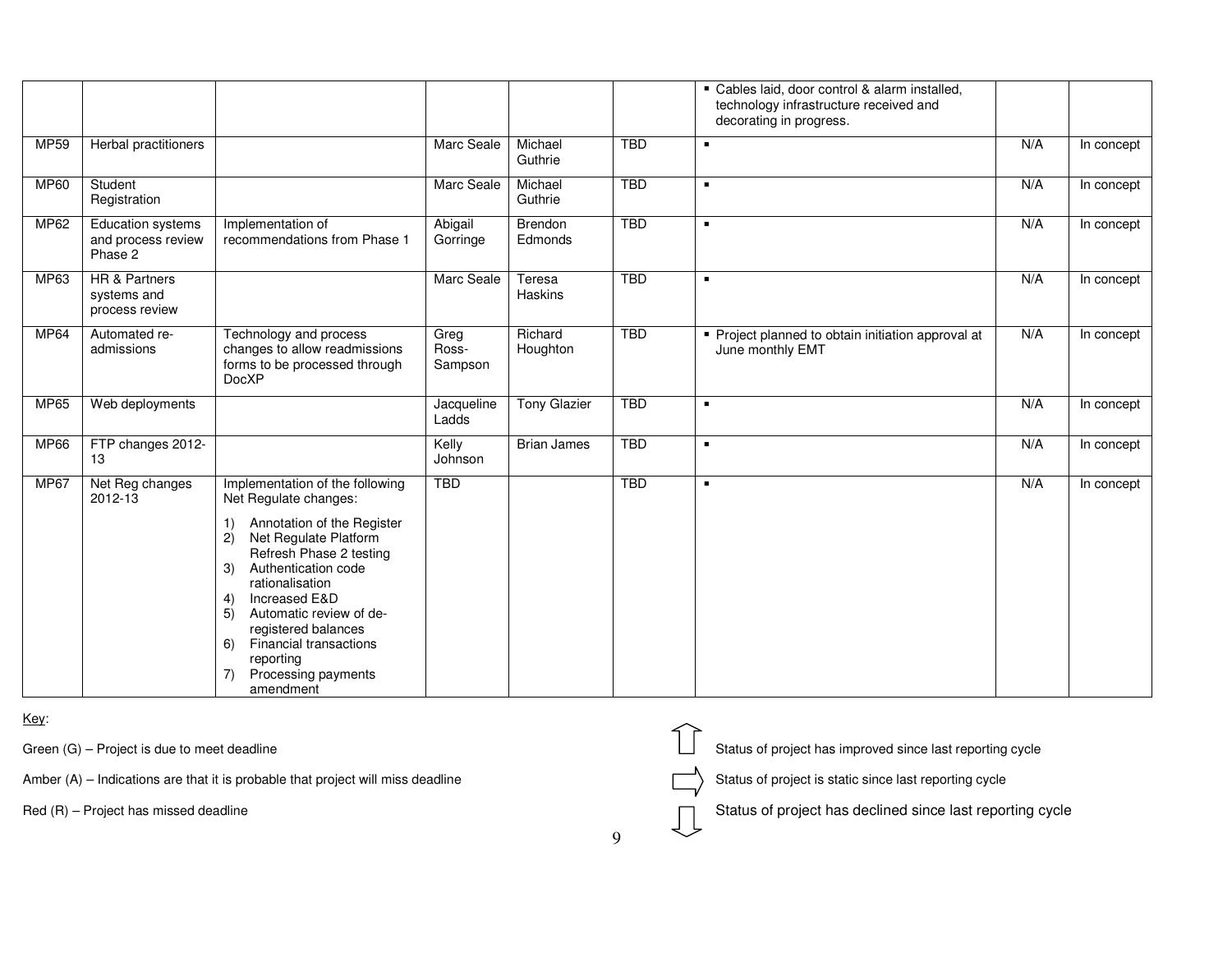## **Staffing**

There are five permanent employees including the Facilities Manager. Services provided include Reception, Building Maintenance, Post Room, Health & Safety and Building Project Management.

## **Fitting out of Office Space and Office Moves**

On 11 May the Finance and Facilities Departments relocated to 18 Stannary Street, a property currently owned by the Evangelical Alliance. The vacant space has been occupied by the Fitness to Practise Department.

Work has also been progressing on the fitting out of Units 1 & 3, 33 Stannary Street. This has realised a further 33 desks and on Saturday 16 June, this space will be occupied by the Operations, Partners, Communications and Fitness to Practise departments.

The last tranche of these moves will involve the relocation of the IT Department to the space currently occupied by the Communications team and the Fitness to Practise Department expanding into the area currently occupied by IT. There will also be a number of moves within Fitness to Practise.

As a result of this churn, 50% of the current employee compliment will have been relocated.